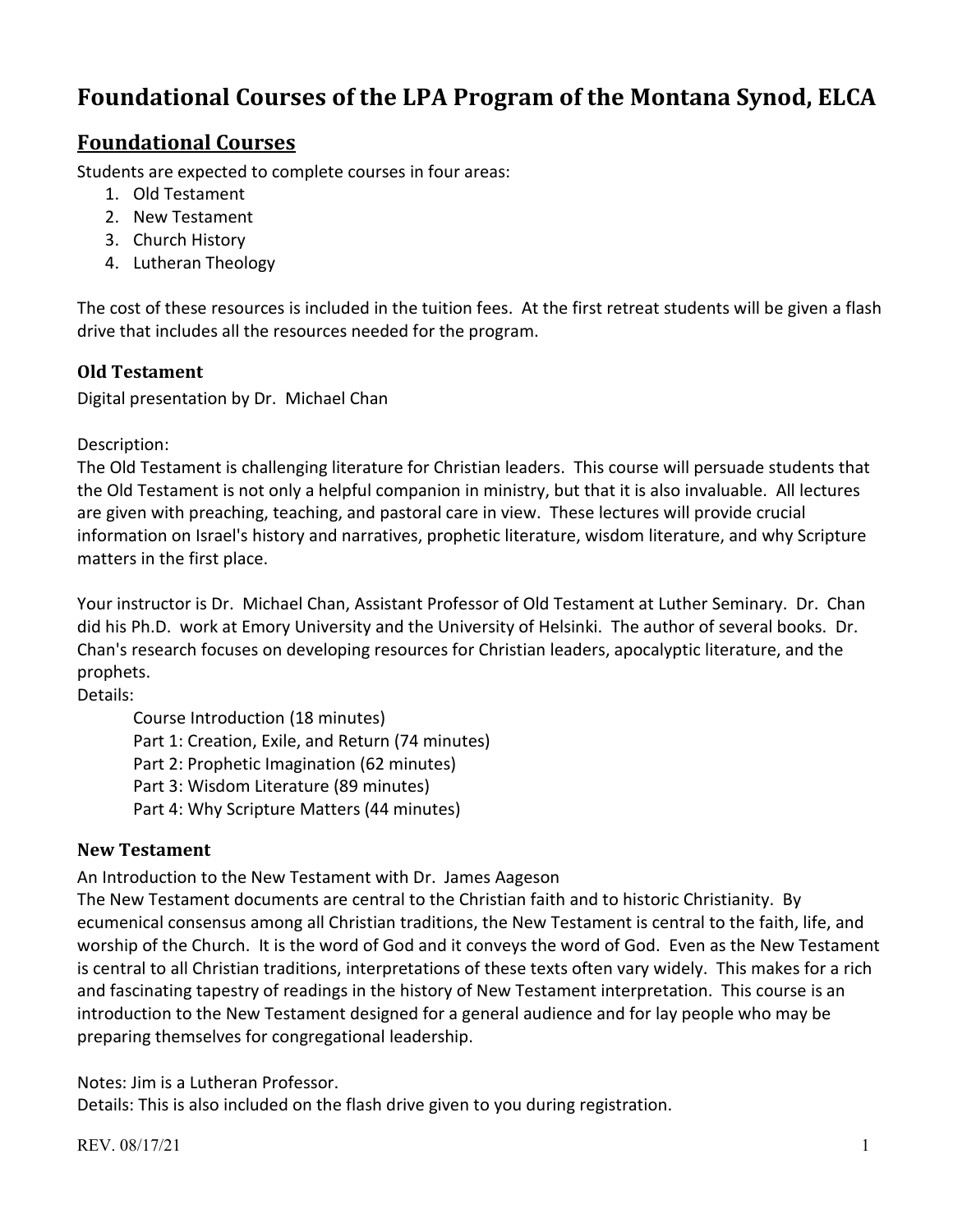### **Church History**

Reformation Roots (Select Learning resource)

Each session is 20-30 minutes long and is accompanied by a study guide designed for 50-60 minutes of class time. Featured presenters include: Martin Marty, Hans Wiersma, Phil Adamo, Mark Tranvik, Mickey Mattox, Victoria Christman, Darrell Jodock, Mickey McCormick, Ron Rittgers, Robert Christman, Laurel Carrington, Kirsi Stjerna, Euan Kerr Cameron, Mark Valeri, Eric Carlson, William Cahoy and Shawn Colberg.

Session 1: From Night to Dawn: the Stage is set for the Reformation Session 2: From bondage to Freedom: Luther Rediscovers Grace Session 3: From Scholar to Provocateur: Luther Takes on the Church Session 4: From Priest to Outlaw Session 5: From Heretic to Hero Session 6: From Scholar to Father: The Domestic Luther Session 7: From Simple to Complex: The New Church Finds Common Ground Bonus Session 8: Luther's Legacy Session 9: Swiss Reformation: A Rationalist's Revolt Session 10: Radical Reformation: Revolution and Withdrawal Session 11: English Reformation: The Political Reformation Session 12: The Catholic Reformation: Reaction and Renewal

Details: Please do not make copies of this resource. The Synod pays Select Learning for each copy we make.

#### **Lutheran Theology 1.0**

Rev. Dr. Laurie Jungling, Instructor

Even though "theology" sounds like a scary word, it is actually something we all do every day as we explore questions about how God engages our lives. Lutheran Theology 1.0 will dig down to the roots of the basic Lutheran beliefs and understandings of God's activity in our lives as well how Christ and the Spirit work in and through the Church. We will explore central concepts of Lutheran theology like "justification by grace through faith," "gospel and law," the Word of God, and preaching and reading scripture through Lutheran lenses. This will be an introduction to Lutheran theology that is designed for a general audience. There will be some reading required, most of which will be provided to you by the program.

Text: *Lutheran Study Bible (Augsburg Fortress, 2009* Optional Recommended Text: *Lutheran Trump Cards* by Dave Daubert

Session 1 – Intro to Lutheran Theology: Definitions and Concepts Optional Read: Lutheran Trump Cards by Dave Daubert Session 2 – Basics of Lutheran Theology: Faith of a Child Read: Small and Large Catechisms by Martin Luther Session 3 – "Justification by Grace through Faith": What does this mean?

Read: Paul's Letter to the Romans (Lutheran Study Bible recommended)